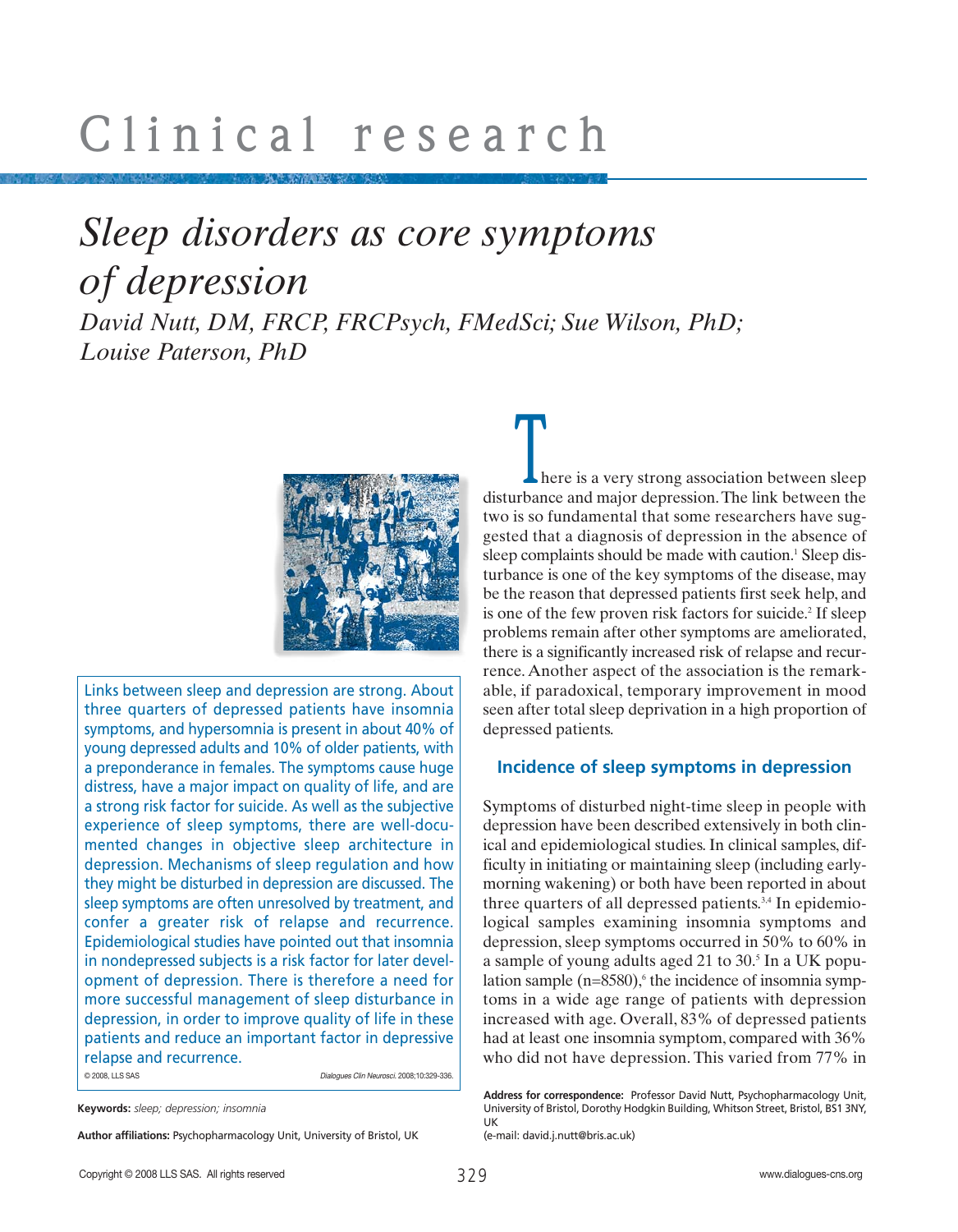#### **Selected abbreviations and acronyms**

| 5-HT | serotonin                              |
|------|----------------------------------------|
| REM  | rapid eye movement                     |
| SSRI | selective serotonin reuptake inhibitor |
| SWA  | slow-wave actvity                      |
| SWS  | slow-wave sleep                        |
|      |                                        |

| • Insomnia is common in depression   | • Sleep architecture is  |
|--------------------------------------|--------------------------|
| and may be the presenting complaint  | abnormal in depression   |
| • Sleep disturbance may predict      | • Antidepressants change |
| treatment outcome, including relapse | sleep architecture in    |
| and recurrence                       | the opposite direction   |
| • Sleep manipulation alters mood     |                          |

**Table I.** Sleep and depression are strongly linked.

the 16-to-24-year age group to 90% in the 55-to-64-year age group.When the authors looked at the value of sleep symptoms as a screening aid for depression, the proportion of participants with depression who reported symptoms of insomnia sufficient to warrant a diagnosis of insomnia (DSM-IV) was 41%, and the proportion without depression and without a diagnosis was 96%. This supports the statement mentioned above that diagnosing depression without sleep complaints needs care.

Hypersomnia is less common, and tends to be a feature of atypical depression, and more prevalent in the young, with about 40% of patients under 30 and 10% of those in their 50s experiencing the symptom,<sup>7</sup> and a higher incidence in females of all ages. Some patients experience both insomnia and hypersomnia during the same depressive episode.

### **Distress and quality of life**

Disturbed sleep is a very distressing symptom which has huge impact on quality of life in depressed patients.<sup>8</sup> We surveyed the views of patients with depression about their symptoms and associated sleep difficulties.<sup>9</sup> In this study, 2800 members of Depression Alliance, a UK-based charity for people with depression, were sent a postal questionnaire. Respondents were asked if, when they are depressed, they suffer from sleep difficulties *(Table II)*. Some 97% reported sleep difficulties during depression and 59% of these indicated that poor sleep significantly affected their quality of life. The majority believed their sleep difficulties started at the same time as their depression.About two thirds had sought extra treatment—such

as prescribed sleeping pills, over-the-counter sleeping aids, and extra visits to their doctor—for their sleep problems. In another recent study,<sup>10</sup> depressed patients reported significantly poorer perceptions of sleep quality and poorer perceptions of life quality and mood than the control group, even though estimates of sleep disturbance were similar. This may indicate that depressed individuals experience more "sleep distress" than healthy individuals.

### **Physiological findings in depression**

As well as the distressing symptoms of sleep disturbance experienced by patients, changes in objective sleep architecture are well-documented in depression.<sup>11</sup> Compared with normal controls, sleep continuity of depressed sub-

| Nature of sleep and daytime symptoms          |                |  |  |
|-----------------------------------------------|----------------|--|--|
| Sleep disturbance symptoms (n=496)            |                |  |  |
| Any                                           | 97             |  |  |
| i) I can't get off to sleep                   | 58             |  |  |
| ii) I keep waking up in the night             | 59             |  |  |
| iii) I wake early and can't get back to sleep | 61             |  |  |
| iv) I sleep for too long                      | 31             |  |  |
| Insomnia only (i, ii and/or iii)              | 69             |  |  |
| Hypersomnia only (iv)                         | 10             |  |  |
| Mixed insomnia/hypersomnia                    | 21             |  |  |
| Associated daytime symptoms (n=491)           | 99             |  |  |
| I can't concentrate                           | 81             |  |  |
| I feel exhausted and lethargic                | 80             |  |  |
| I have no energy                              | 77             |  |  |
| I feel very sleepy                            | 41             |  |  |
| I nap during the day                          | 40             |  |  |
| Extra treatment sought (n=341)                | 69             |  |  |
| Prescribed sleeping pills                     | 48             |  |  |
| Over-the-counter sleeping aids                | 29             |  |  |
| Extra visits to the doctor                    | 24             |  |  |
| Effect on QOL (n=495)                         |                |  |  |
| Not at all                                    | $\overline{2}$ |  |  |
| A little                                      | 10             |  |  |
| Moderately                                    | 29             |  |  |
| A lot                                         | 35             |  |  |
| Very much                                     | 24             |  |  |
| Onset of sleep problems (n=483)               |                |  |  |
| A long time before my depression              |                |  |  |
| About the same time as my depression          | 68             |  |  |

**Table II.** Sleep disturbance symptoms: nature, onset, effect on quality of life (QOL), and further treatment sought.<sup>9</sup>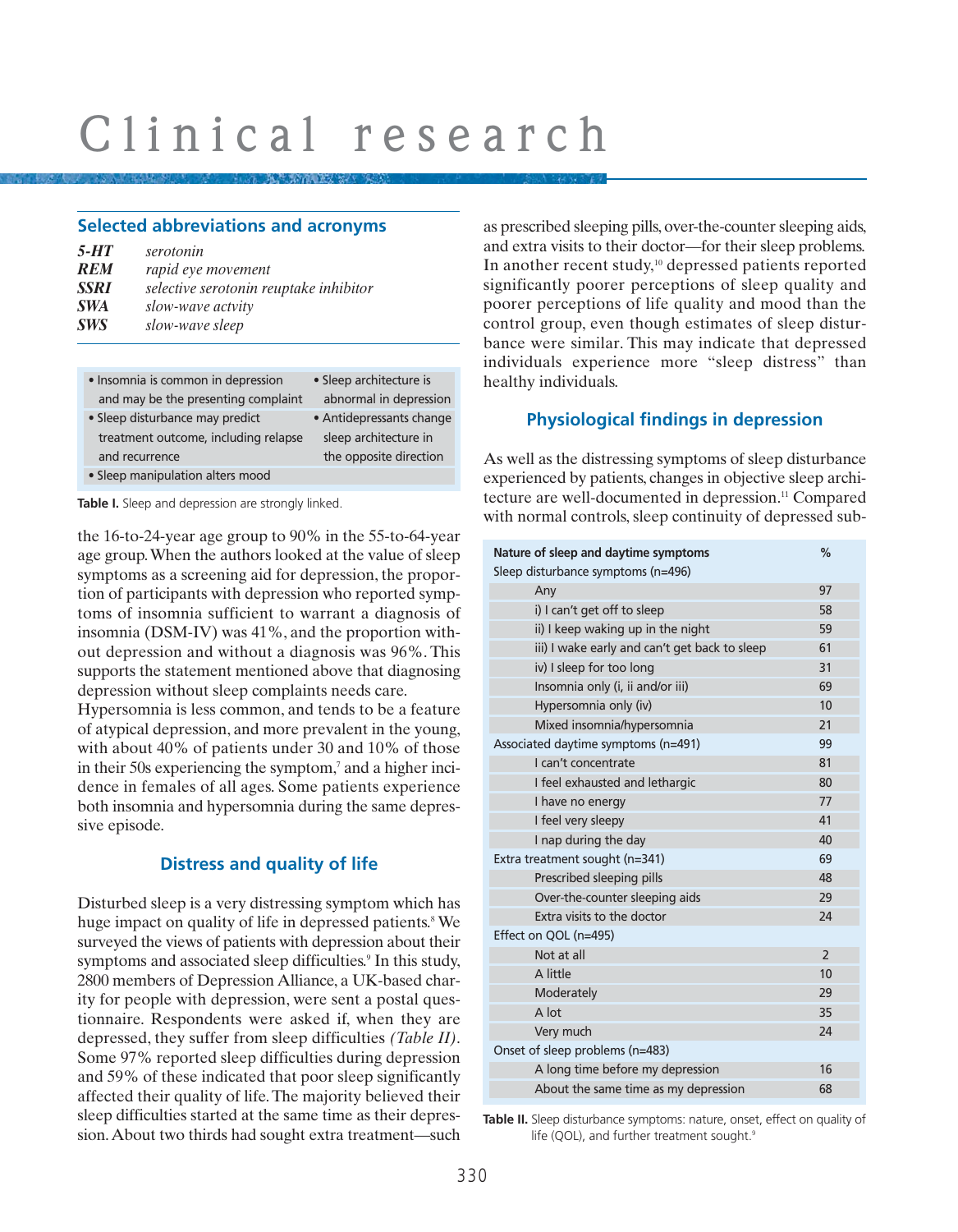jects is often impaired, with increased wakefulness (more frequent and longer periods of wakefulness), and reduced sleep efficiency. Sleep onset latency is significantly increased and total sleep time reduced. Rapid eye movement (REM) latency is often shortened, and the duration of the first REM period is increased *(Figure 1)*. The number of eye movements in REM (REM density) is also increased.



**Figure 1.** Hypnograms from a normal subject (upper) and a depressed patient (lower). The depressed patient has a shortened REM sleep latency, very little slow-wave (stages 3 and 4) sleep, particularly in the first sleep cycle, more awakening, and a long period of waking at about 0430.

Slow-wave activity (SWA) seen on the electroencephalogram (EEG) during non-REM sleep is a marker of the homeostatic drive to sleep; thus, the amount of SWA is greatest in the first sleep cycle when sleep propensity is high, and gradually diminishes in subsequent cycles as sleep debt is made up and sleep drive diminished.The total amount of SWS is often decreased in depression, compared with normal controls.11 This reduction may be related to decreased regional cerebral blood flow seen in the orbitofrontal and anterior cingulate cortex during slow-wave sleep (SWS) in imaging studies,<sup>12</sup> and it may be a consequence of the abnormalities in this area described in depression.13 In addition, reduction in SWS can reflect fragmented sleep in general, such as is seen in depression.

Another anomaly seen in depressed patients is that the normal pattern of SWA decreasing from the first to the last NREM episode is disrupted, with less of a decrease in SWA occurring from the first to the second episode in depressed patients14,15 *(Figure 2)*. This is sometimes expressed as a lower delta sleep ratio (DSR) that is the quotient of SWA in the first to the second non-REM period of sleep.



Figure 2. Evolution of slow-wave activity over the night in a normal subject (upper) and a depressed patient (lower). In the normal subject the amount of slow-wave activity is high in the first non-REM period, then diminishes over the night. In the depressed patient, the highest activity is in the second non-REM period.

Some of these sleep architecture abnormalities are present during full clinical remission, and also appear to be associated with an increased risk for relapse.16-18 High REM density and reduced SWS in the first cycle were also present in first-degree relatives of depressed patients in the Munich Vulnerability Study on Affective Disorders, measured on two occasions 4 years apart, $19$  and in a more recent study, REM density predicted those who had subsequently developed a major depressive episode.<sup>20</sup>

#### **Mechanisms of sleep regulation and disturbances in depression**

Research over the past 25 years has revealed that the sleep-wake cycle is regulated by two separate but interacting processes, $21$  the circadian (C) process and the homeostatic (S), or recovery process.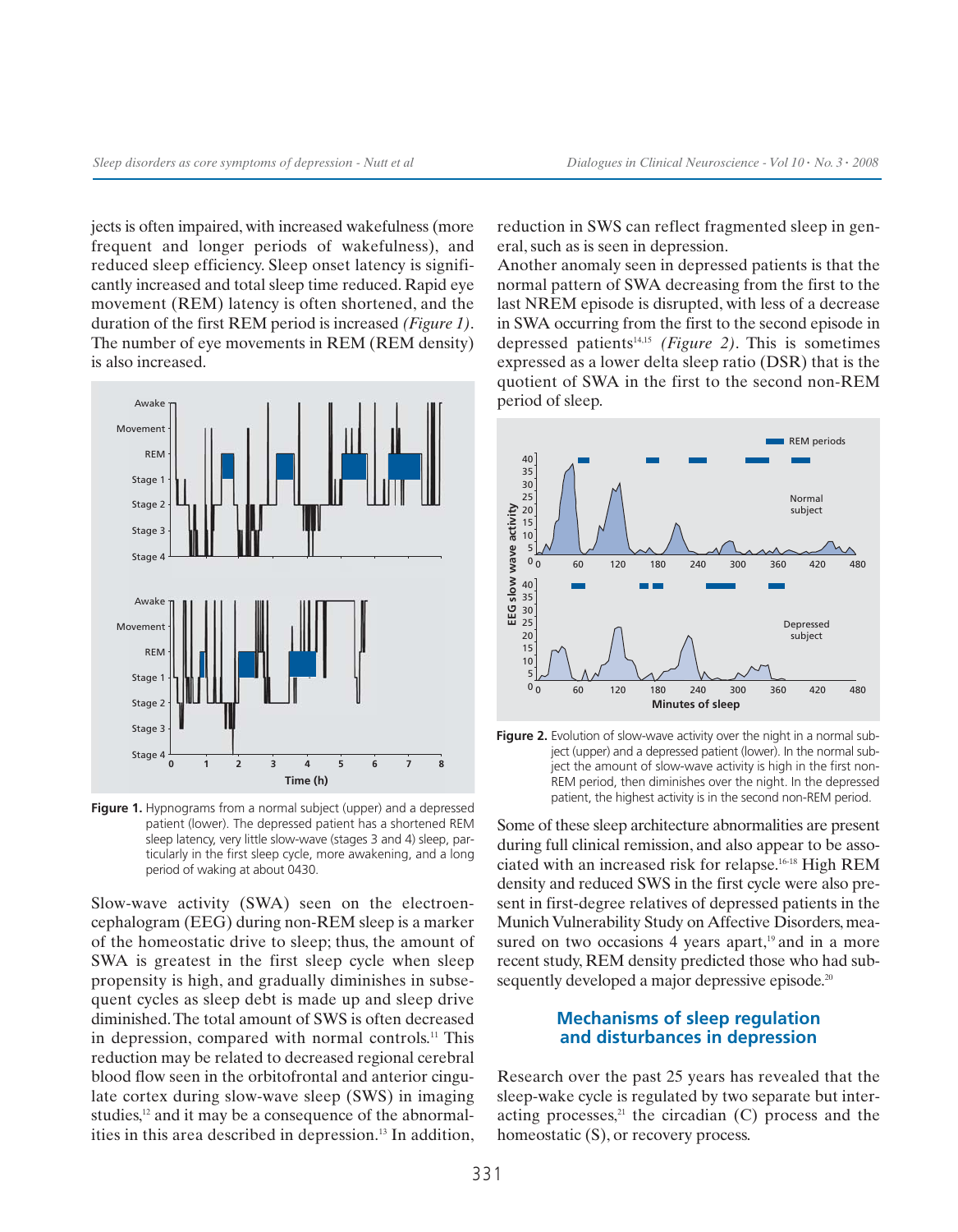The C process is that which regulates the daily rhythms of the body and brain. Circadian (24-h) patterns of activity are found in many organs and cells, and the main circadian pacemaker is found in a group of cells in the suprachiasmatic nucleus (SCN) of the hypothalamus. These cells provide an oscillatory pattern of activity which drives rhythms such as sleep-wake activity, hormone release, liver function, etc.This drive from the SCN is innate, self-sustaining, and independent of tiredness or amount of sleep. It is affected markedly by light and to some extent by temperature. Bright light in the evening will delay the clock, and bright light in the morning is necessary to synchronize the clock to a 24-hour rhythm; in constant light or darkness the cycle length is about 24.3 h.All animals have such a clock, and the period and timing appear to be dependent on particular genes, which are similar in fruit flies and mammals.

The drive to sleep from the circadian clock in normal sleepers starts to increase slowly at about 11 PM and gradually reaches a peak at about 4 AM.This provides a sleeppromoting process which continues into mid-morning and then provides a wakefulness-promoting process during the day.The timing of REM sleep is linked to the circadian rhythm, closely mirroring the core temperature. Thus, the maximum propensity for REM sleep is usually after the nadir of core temperature, around 6 AM, and it is less likely to occur during an afternoon and evening nap.21

The homeostatic or recovery drive to sleep (the S process) is wake-dependent, ie, it increases in proportion to the amount of time since last sleep. Its usual maximum is at about 11 PM, or about 16 hours after waking up in the morning, and then decreases during sleep, with a minimum at natural waking in the morning. When sleep has been shorter than usual there is a "sleep debt" which leads to an increase in the S process—this works to ensure that the debt is made up at the next sleep period, by accelerating the time to sleep and possibly by increasing sleep depth and duration.

These two processes interact to promote the onset of sleep when both are high (at the usual bedtime), and maintain sleep when the C process is high and the S process is declining (in the early hours of the morning). SWA (see above) is a marker of the homeostatic drive to sleep; thus, the amount of SWA is greatest in the first sleep cycle when sleep propensity is high, and gradually diminishes in subsequent cycles as sleep debt is made up and sleep drive diminished.

Sleep abnormalities in depression, both subjective and objective, point to a disruption in both homeostatic and circadian drives to sleep. A frequently occurring symptom is taking a long time to initiate sleep,<sup>3</sup> which is common to some other psychiatric conditions, particularly generalized anxiety disorder.23 It may be that general hyperarousal, or psychic anxiety, which is present in about 80% of depressed patients, may be a contributory factor in this early insomnia. The alteration in timing or evolution of SWA may be thought of as a disruption in the normal S process, resulting in a decreased pressure to sleep. This hypothesis has never been tested properly in depressed patients, although its validity may be supported by the effects of sleep deprivation (see below). In addition, effective treatment with antidepressant drugs tends to restore the profile of SWA towards normal,<sup>23</sup> but it is difficult to disentangle these effects on SWA from those on REM sleep.<sup>14</sup>

In contrast, alterations in REM latency, increase in waking and stage 1 sleep, and waking early point to the C process being affected; in depression patients would have an earlier onset of key sleep rhythms.Whether the circadian rhythm disruption is a cause, a consequence, or a comorbid condition of depression is the subject of much research at present, as the underlying genetic control of the mammalian clock is becoming clearer, and investigation of clock genes in depression more common. Some interesting data has emerged linking some of these genes with sleep in bipolar disorder<sup>25</sup> and with the response of insomnia in depression to treatment with antidepressants<sup>26</sup>; however, there is little as yet which clarifies the relationship between circadian genes and sleep in unipolar depression. Another theory relates to deficiencies in key neurotransmitters such as serotonin (5-HT), noradrenaline, or acetylcholine leading to phase advance of sleep rhythms in depression.

Evidence for both S and C processes being implicated in depression is contained in the phenomenon of total sleep deprivation improving mood the next day in major depression, which has been known and used for many years.<sup>27</sup>This is an extension of the well-known feature seen in many patients with severe depression that mood is worse in the mornings and gradually improves during the day, to the point that it can be in the normal range just before bed only to revert back to depression during sleep. However, keeping patients awake all night is difficult to perform, and once they are allowed uninterrupted sleep all the beneficial effects of sleep deprivation disappear. Recent research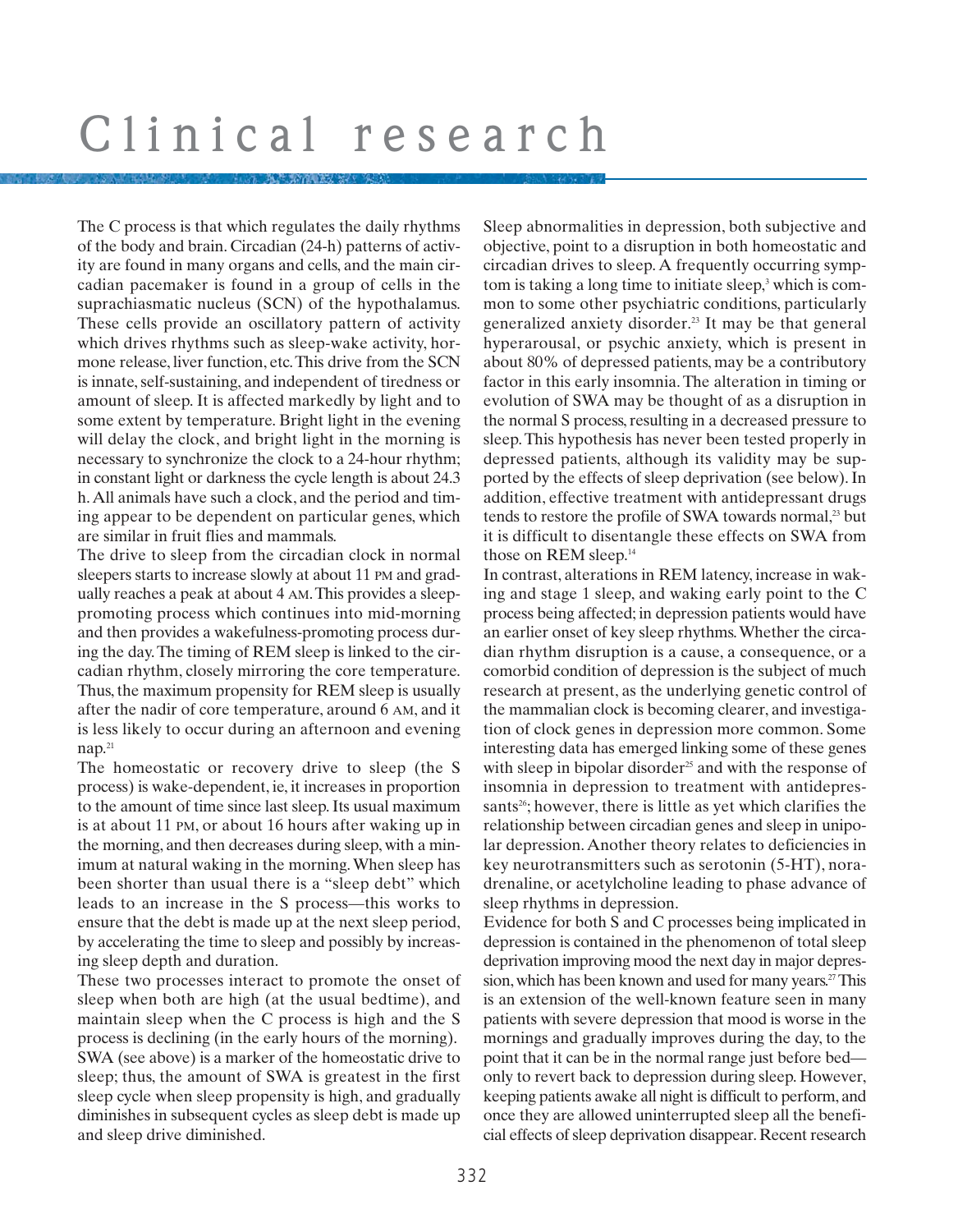has refined the methods of manipulation of sleep and circadian rhythm to maximize its effects on mood by bringing the sleep period forward, $27$  and there have been several strategies proposed to prolong the therapeutic effect such as adding drug interventions and strictly controlling the amount and type of sleep allowed in the following days.28,29 It can be argued that this intervention works to increase the pressure for sleep (homeostatic process) and on basic circadian function in the brain, supporting a "phase advance" of circadian rhythm in depression which is corrected by sleep manipulation. Further evidence is gained from studies showing that those patients who respond to sleep deprivation and to light treatment are those in whom phase advance has been demonstrated by actimetry (a technique which measures sleep-wake cycles using movement sensors worn for many weeks on the wrist). $30$ 

There is evidence from animal studies of an immediate increase in 5-HT, noradrenaline, and dopamine function in rat brain after sleep deprivation.<sup>31</sup> Neuroimaging studies provide some evidence that in depressed patients, the metabolic hyperactivity seen in the anterior cingulate in depression is corrected by sleep deprivation.32,33 Thus the effects of sleep deprivation may be mediated via multiple brain systems.

Sleep in depressed patients may be more sensitive to life events which disrupt daily rhythms. Haynes et al<sup>34</sup> rated these events in a group of depressed patients and measured sleep disruption by actigraphy. Depressed patients who had experienced social rhythm-disrupting events, for instance overseas travel, being fired from a full-time job without immediately starting another, starting full-time college, or marital separation, had much more wakefulness during the night compared with those patients without these events, and this difference was not evident in normal controls.

#### **Increased risk of depression in insomnia**

The National Institute of Mental Health Epidemiologic Catchment Area study 20 years ago interviewed 7954 adults on two occasions a year apart, and this study first highlighted the strong association between sleep disturbance and subsequent depression. They found that 14% of those who had insomnia at the first interview had developed new major depression a year later.<sup>35</sup> This data has been augmented by several more recent reports of increased risk. Breslau et al,<sup>5</sup> in a survey of  $1200$  young adults in Michigan, found that the odds ratio of new

depression in was 4 times increased in those subjects who had insomnia 3 years earlier, and in a questionnaire survey of adults over 18 in the UK there was a 3-fold increased risk of new depression if subjects had reported one sleep problem occurring "on most nights" a year earlier.36 Doctors in a prospective study who had complained of insomnia during medical school in the 1950s and 1960s were twice as likely to have developed depression at follow-up in 1990s.<sup>37</sup>

It is apparent that sleep problems often appear before other depression symptoms,<sup>38</sup> and that subjective sleep quality worsens before onset of an episode in recurrent depression.39

#### **Residual insomnia: relapse and recurrence**

There is much evidence that effective antidepressant treatments can successfully elicit significant response in depression, but is much less evidence that effective treatment fully addresses the problem of sleep disturbance. Persistent insomnia is one of the most common residual symptoms in patients with incomplete remission.<sup>40</sup> This presents a problem, given the fact that residual insomnia confers greater risk of subsequent depression: in a study of "remitted" patients maintained on a selective serotonin reuptake inhibotor (SSRI) and psychotherapy, $41$  subjective sleep problems and anxiety were each found to be predictors of early recurrence.The origin of these residual symptoms of insomnia is probably multifactorial, reflecting ongoing functional brain abnormalities as well as adverse effects of some drug treatments, for example SSRIs, particularly fluoxetine, can lead to insomnia.

#### **Implications for treatment**

Anomalies in sleep architecture in depression are linked with treatment outcome; for instance they may predict poor response to cognitive behavioral therapy  $(CBT)^{42}$ and interpersonal therapy,<sup>43</sup> and more patients experience a recurrence of depression after successful CBT treatment if they have an abnormal sleep profile.<sup>42</sup> Response to antidepressant drug treatment is not predicted by sleep EEG abnormalities; however, placebo nonresponse is more likely in those patients with an abnormal sleep profile.44

Selective serotonergic drugs are the present first-line therapy for depression, and there is much evidence for the involvement of 5-HT in the pathogenesis of both depres-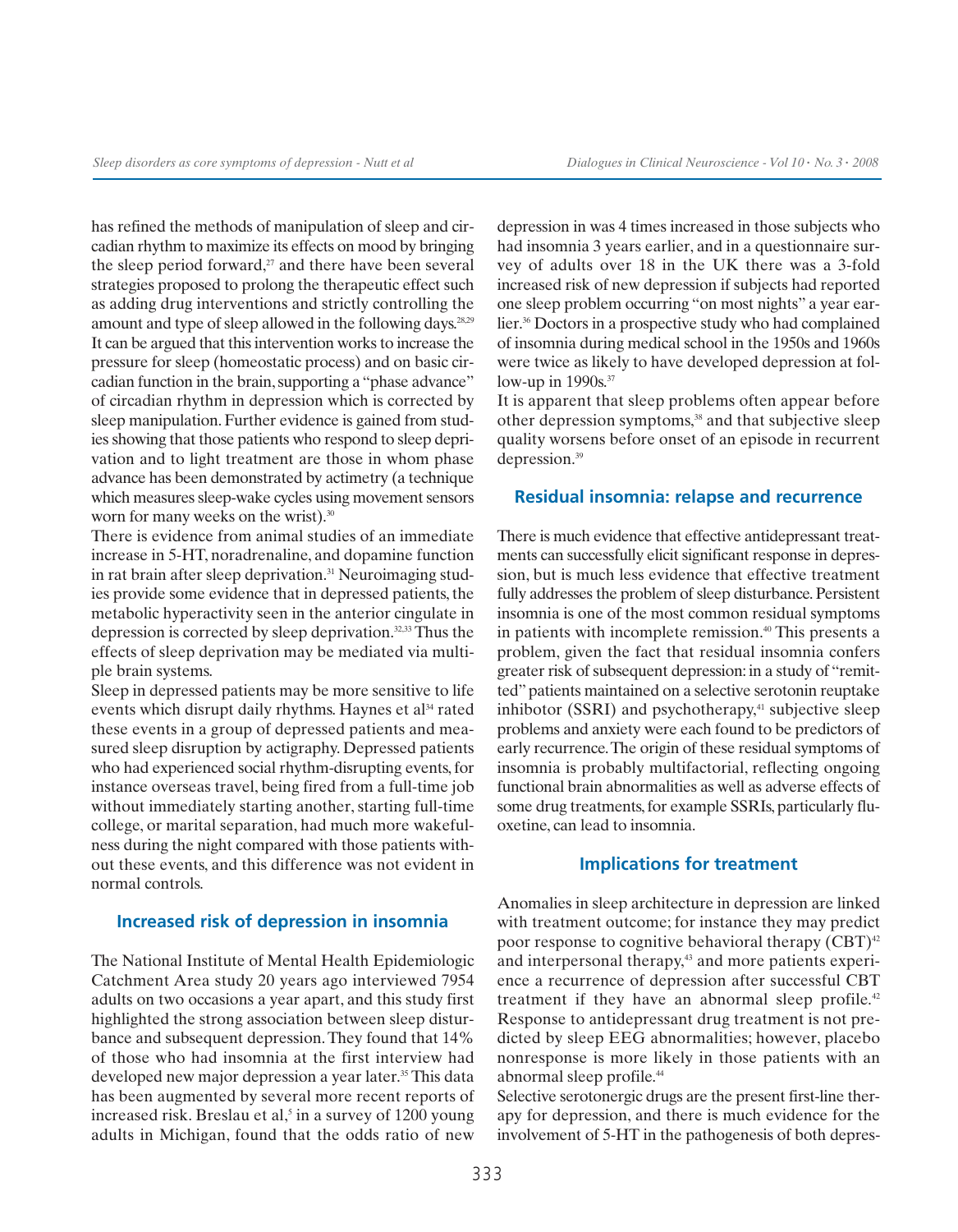sion and sleep disturbance. For instance, rapid tryptophan depletion, which reduces brain 5-HT function, results in a temporary return of depressive symptoms in recovered depressed patients,<sup>45</sup> and a reduction in REM latency.<sup>46</sup> SSRIs which increase 5-HT function increase REM latency, and reduce REM sleep.<sup>47</sup> However, although SSRIs, serotonin-norepinephrine reuptake inhibitors (SNRIs), and venlafaxine are effective and widely used, they may worsen sleep disturbance early in treatment<sup>48,49</sup> and may leave residual sleep symptoms once mood is improved.50 Benzodiazepine and Z-drug hypnotics (nonbenzodiazepine hypnotics, such as zolpidem and zopiclone) are often required to deal with these adverse effects, which can lead to problems with dependence and withdrawal. However, in a study in which eszopiclone was added to fluoxetine in depressed patients<sup>51</sup> there were significant beneficial effects, even in depressive symptoms other than insomnia items.

Some antidepressants can have a beneficial effect on sleep. These include mianserin, trazodone, nefazodone,

#### **REFERENCES**

**1.** Jindal RD, Thase ME. Treatment of insomnia associated with clinical depression. *Sleep Med Rev*. 2004;8:19-30.

**2.** Agargun MY, Kara H, Solmaz M. Sleep disturbances and suicidal behav-

ior in patients with major depression. *J Clin Psychiatry*. 1997;58:249-251.

**3.** Hamilton M. Frequency of symptoms in melancholia (depressive illness). *Br J Psychiatry*. 1989;154:201-206.

**4.** Yates WR, Mitchell J, John RA, et al. Clinical features of depression in outpatients with and without co-occurring general medical conditions in STAR\*D: confirmatory analysis. *Prim Care Companion J Clin Psychiatry*. 2007;9:7- 15.

**5.** Breslau N, Roth T, Rosenthal L, Andreski P. Sleep disturbance and psychiatric disorders: a longitudinal epidemiological study of young adults. *Biol Psychiatry*. 1996;39:411-418.

**6.** Stewart R, Besset A, Bebbington P, et al. Insomnia comorbidity and impact and hypnotic use by age group in a national survey population aged 16 to 74 years. *Sleep*. 2006;29:1391-1397.

**7.** Posternak MA, Zimmerman M. Symptoms of atypical depression. *Psychiatry Res*. 2001;104:175-181.

**8.** Katz DA, McHorney CA. The relationship between insomnia and health-related quality of life in patients with chronic illness. *J Fam Pract*. 2002;51:229-235.

**9.** Paterson LM, Nutt DJ, Wilson SJ NAPSAQ 1: NAtional Patient Sleep Assessment Questionnaire in depression. *Int J Psychiatry Clin Pract*. 2008. In press.

**10.** Mayers AG, Van Hooff JC, Baldwin DS. Quantifying subjective assessment of sleep and life-quality in antidepressant-treated depressed patients. *Hum Psychopharmacol*. 2003;18:21-27.

**11.** Benca RM, Obermeyer WH, Thisted RA, Gillin JC. Sleep and psychiatric disorders: a meta-analysis. *Arch Gen Psych*. 1992;49:651-670.

**12.** Maquet P, Degueldre C, Delfiore G, et al. Functional neuroanatomy of human slow wave sleep. *J Neurosci*. 1997;17:2807-2812.

**13.** Drevets WC. Orbitofrontal cortex function and structure in depression. *Ann N Y Acad Sci*. 2007;1121:499-527.

**14.** Argyropoulos SV, Wilson SJ. Sleep disturbances in depression and the effects of antidepressants. *Int Rev Psychiatry*. 2005;17:237-245.

and mirtazapine, as well as the older tricyclic antidepressants. The mechanisms underlying this are complex and relate to interactions (blockade) of certain neurotransmitter receptors—with significant 5-HT antagonist properties being a common theme—though antagonism at histamine  $H_1$  and noradrenaline  $\alpha_1$  receptors also plays a part for some of these drugs.

#### **In conclusion**

Subjective and objective sleep disturbance in depression is prevalent, distressing, and often unresolved by treatment. It indicates significant alterations in brain neurotransmitter function, as well as leading to significant impairments in quality of life and further treatment-seeking by sufferers, so increasing the burden on health care services. There is therefore a need for more successful management of sleep disturbance in depression, in order to improve quality of life in these patients and reduce an important factor in depressive relapse and recurrence. ❏

**15.** Armitage R. Sleep and circadian rhythms in mood disorders. *Acta Psychiatr Scand*. 2007;(suppl):104-115.

**16.** Giles D, Jarrett RB, Roffwarg HP, Rush AJ. Reduced rapid eye movement latency: a predictor of recurrence in depression. *Neuropsychopharmacology*. 1987;1:33-39.

**17.** Steiger A, Holsboer F. Nocturnal secretion of prolactin and cortisol and the sleep EEG in patients with major endogenous depression during an acute episode and after full remission. *Psychiatry Res*. 1997;72:81-88.

**18.** Rush AJ, Erman MK, Giles DE, et al. Polysomnographic findings in recently drug-free and clinically remitted depressed patients. *Arch Gen Psychiatry*. 1986;43:878-884.

**19.** Modell S, Ising M, Holsboer F, Lauer CJ. The Munich Vulnerability Study on Affective Disorders: stability of polysomnographic findings over time. *Biol Psychiatry*. 2002;52:430-437.

**20.** Modell S, Lauer CJ. Rapid eye movement (REM) sleep: an endophenotype for depression. *Curr Psychiatry Rep*. 2007;9:480-485.

**21.** Borbely AA. A two-process model of sleep regulation. *Hum Neurobiol*. 1982;1:195-204.

**22.** Dijk DJ, von Schantz M. Timing and consolidation of human sleep, wakefulness, and performance by a symphony of oscillators. *J Biol Rhythms*. 2005;20:279-290.

**23.** Nutt DJ. Neurobiological mechanisms in generalized anxiety disorder. *J Clin Psychiatry*. 2001;62 Suppl 11:22-27.

**24.** Jindal RD, Friedman ES, Berman SR, Fasiczka AL, Howland RH, Thase ME. Effects of sertraline on sleep architecture in patients with depression. *J Clin Psychopharmacol*. 2003;23:540-548.

**25.** Benedetti F, Dallaspezia S, Fulgosi MC, et al. Actimetric evidence that CLOCK 3111 T/C SNP influences sleep and activity patterns in patients affected by bipolar depression. *Am J Med Genet B Neuropsychiatr Genet*. 2007;144:631-635.

**26.** Serretti A, Cusin C, Benedetti F, et al. Insomnia improvement during antidepressant treatment and CLOCK gene polymorphism. *Am J Med Genet B Neuropsychiatr Genet*. 2005;137:36-39.

**27.** Wirz-Justice A, van den Hoofdakker RH. Sleep deprivation in depression: what do we know, where do we go? *Biol Psychiatry*. 1999;46:445-453. **28.** Giedke H. The usefulness of therapeutic sleep deprivation in depression. *J Affect Disord*. 2004;78:85-86.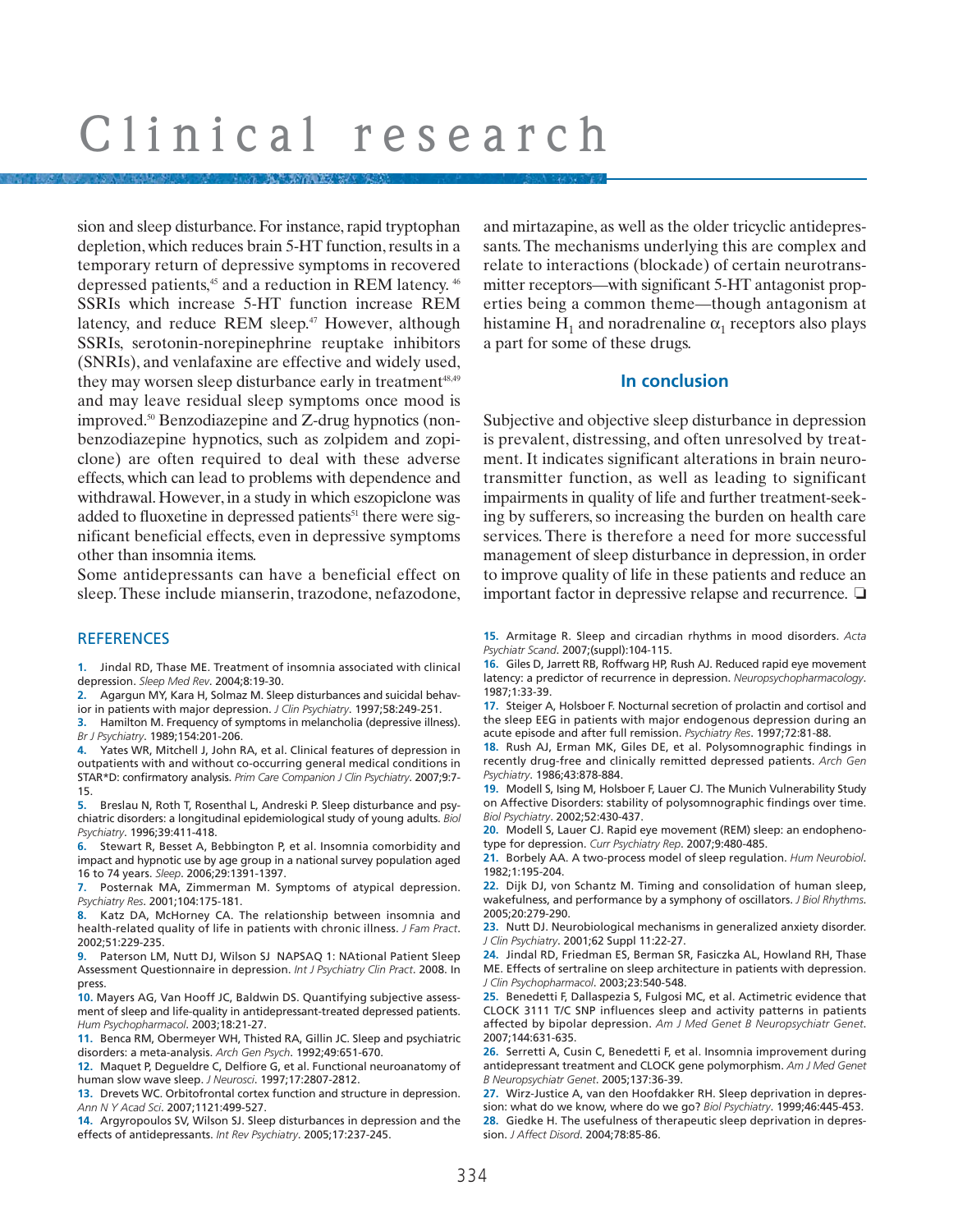#### *Los trastornos del sueño como síntomas nucleares de la depresión*

*El sueño y la depresión están fuertemente relacionados. Cerca de tres cuartas partes de los pacientes depresivos tienen síntomas de insomnio, y la hipersomnia se presenta en alrededor del 40% de los adultos jóvenes con depresión y en el 10% de los pacientes de mayor edad, con un predominio entre las mujeres. Los síntomas provocan un inmenso distrés, tienen un gran impacto en la calidad de vida y constituyen un potente factor de riesgo para el suicidio. Además de la experiencia subjetiva de los síntomas del sueño, en la depresión existen cambios bien documentados en la arquitectura objetiva del sueño. En este artículo se discuten los mecanismos de la regulación del sueño y cómo ellos pueden estar alterados en la depresión. Los síntomas del sueño a menudo no se resuelven con el tratamiento, y aportan un mayor riesgo de recaídas y recurrencias. Los estudios epidemiológicos han señalado que el insomnio en los sujetos sin depresión es un factor de riesgo para que más adelante se desarrolle este cuadro. Por lo tanto, se requiere de un manejo más exitoso de los trastornos del sueño en la depresión para mejorar la calidad de vida de estos pacientes y para reducir un factor importante en las recaídas y recurrencias depresivas.* 

#### *Les troubles du sommeil, symptôme majeur de dépression*

*Le sommeil et la dépression sont fortement liés. Environ trois quarts des patients déprimés souffrent d'insomnie et l'hypersomnie existe chez à peu près 40 % des jeunes adultes déprimés et 10 % des patients plus âgés avec une prédominance féminine. Ces symptômes sont responsables d'une grande souffrance, ils diminuent beaucoup la qualité de vie et sont un facteur de risque important de suicide. Les modifications de l'architecture objective du sommeil dans la dépression sont aussi bien documentées que les troubles subjectifs du sommeil. Les mécanismes de régulation du sommeil et la manière dont ils peuvent être perturbés lors de la dépression sont discutés. Les troubles du sommeil persistent souvent en dépit du traitement, et représentent un grand risque de récidive et de rechute. Des études épidémiologiques ont souligné que l'insomnie chez des sujets non déprimés est un facteur de risque de dépression ultérieure. Il est donc nécessaire que les troubles du sommeil soient mieux pris en charge dans la dépression afin d'améliorer la qualité de vie chez ces patients et de réduire ce facteur important de récidive et de rechute dépressive.* 

- **29.** Hemmeter U, Hatzinger M, Brand S, Holsboer-Trachsler E. Effect of flumazenil-augmentation on microsleep and mood in depressed patients during partial sleep deprivation. *J Psychiatr Res*. 2007;41:876-884.
- **30.** Benedetti F, Dallaspezia S, Fulgosi MC, Barbini B, Colombo C, Smeraldi E. Phase advance is an actimetric correlate of antidepressant response to sleep deprivation and light therapy in bipolar depression. *Chronobiol Int*. 2007;24:921-937.
- **31.** Farooqui SM, Brock JW, Zhou J. Changes in monoamines and their metabolite concentrations in REM sleep-deprived rat forebrain nuclei. *Pharmacol Biochem Behav*. 1996;54:385-391.
- **32.** Wu JC, Gillin JC, Buchsbaum MS, et al. Sleep deprivation PET correlations of Hamilton symptom improvement ratings with changes in relative glucose metabolism in patients with depression. *J Affect Disord*. 2008;107:181-186.
- **33.** Smith GS, Reynolds CF, III, Houck PR, et al. Glucose metabolic response to total sleep deprivation, recovery sleep, and acute antidepressant treatment as functional neuroanatomic correlates of treatment outcome in geriatric depression. *Am J Geriatr Psychiatry*. 2002;10:561-567.
- **34.** Haynes PL, McQuaid JR, Ancoli-Israel S, Martin JL. Disrupting life events and the sleep-wake cycle in depression. *Psychol Med*. 2006;36:1363-1373.
- **35.** Ford DE, Kamerow DB. Epidemiological study of sleep disturbances and psychaitric disorders: an opportunity for prevention? *JAMA*. 1989;262:1479- 1484.

**36.** Morphy H, Dunn KM, Lewis M, Boardman HF, Croft PR. Epidemiology of insomnia: a longitudinal study in a UK population. *Sleep*. 2007;30:274-280.

**37.** Chang PP, Ford DE, Mead LA, Cooper-Patrick L, Klag MJ. Insomnia in young men and subsequent depression. The Johns Hopkins Precursors Study. *Am J Epidemiol*. 1997;146:105-114.

- **38.** Ohayon MM, Roth T. Place of chronic insomnia in the course of depressive and anxiety disorders. *J Psychiatr Res*. 2003;37:9-15.
- **39.** Perlis ML, Giles DE, Buysse DJ, Tu X, Kupfer DJ. Self-reported sleep disturbance as a prodromal symptom in recurrent depression. *J Affect Disord*. 1997;42:209-212.
- **40.** Carney CE, Segal ZV, Edinger JD, Krystal AD. A comparison of rates of residual insomnia symptoms following pharmacotherapy or cognitivebehavioral therapy for major depressive disorder. *J Clin Psychiatry*. 2007;68:254-260.
- **41.** Dombrovski AY, Mulsant BH, Houck PR, et al. Residual symptoms and recurrence during maintenance treatment of late-life depression. *J Affect Disord*. 2007;103:77-82.
- **42.** Thase ME, Simons AD, Reynolds CF, III. Abnormal electroencephalographic sleep profiles in major depression: association with response to cognitive behavior therapy. *Arch Gen Psychiatry*. 1996;53:99-108.
- **43.** Thase ME, Buysse DJ, Frank E, et al. Which depressed patients will respond to interpersonal psychotherapy? The role of abnormal EEG sleep profiles. *Am J Psychiatry*. 1997;154:502-509.